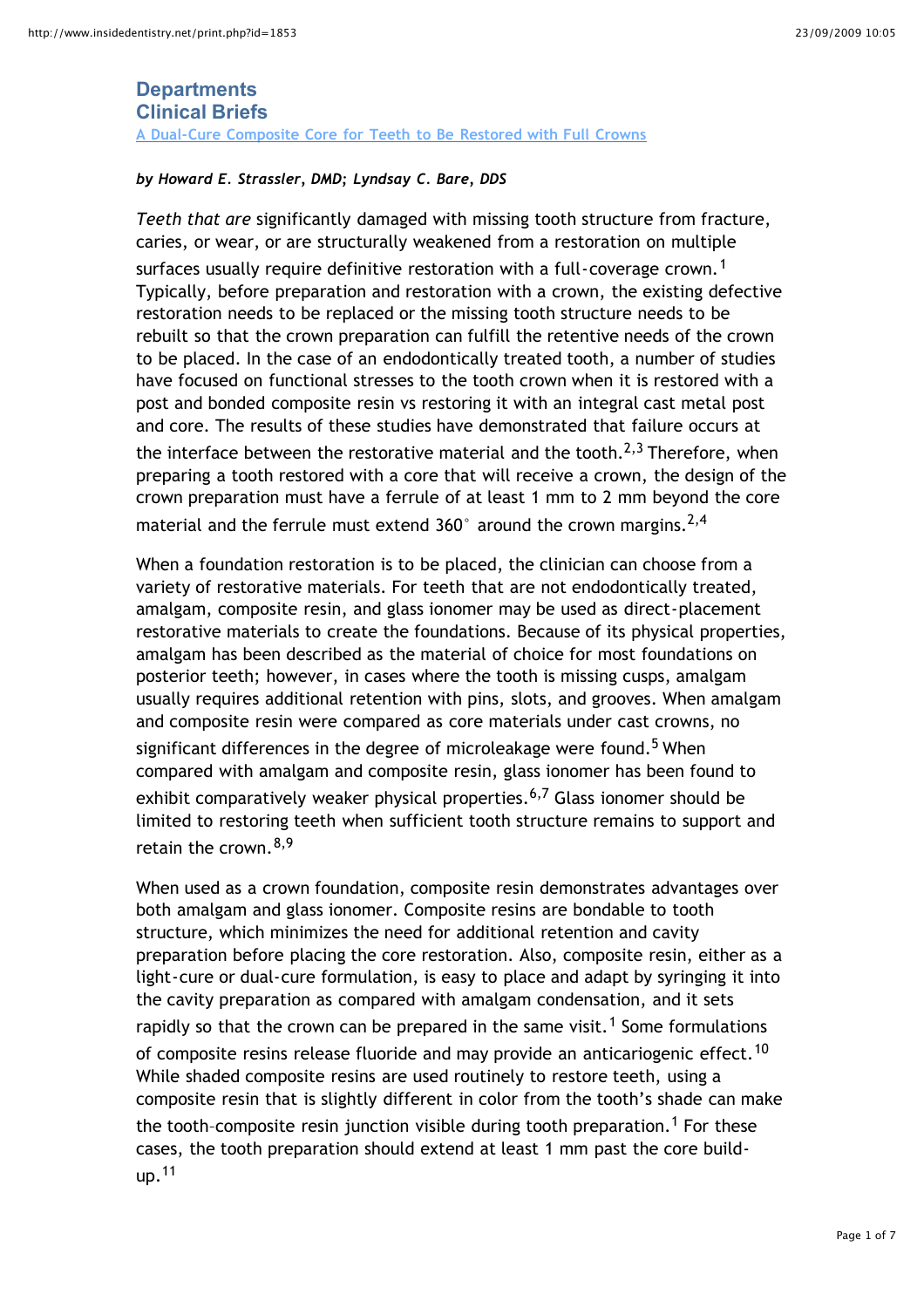For the case described, the decision was made to use a composite core build-up material with unique properties. Comp-Core™ AF SyringeMix™ Stack & Twist (Premier Dental Products, Plymouth Meeting, PA) is a dual-cure composite core build-up material with hyper-branched polymer technology, fluoride release, and a high radiopacity. This composite core material is very radiopaque, making it easy to differentiate the tooth and composite material in radiographs. It is available in two colors that are easy to distinguish from tooth structure during crown preparation. Shade A3 is a dentin shade that can be used underneath allceramic restorations. The white shade can be used for any core build-up for metal and porcelain-fused-to-metal crowns. The stackable consistency of the composite allows it to be placed without fear of flow away from the cavity margins, yet its viscosity permits easy adaptation to the preparation cavity walls, margins, and matrix band.

## **CASE REPORT**

A 24-year-old patient presented with an endodontically treated maxillary second premolar that had a defective, pin-retained composite resin restoration that restored the lingual cusp (Figure 1 [View Figure](http://www.insidedentistry.net/content/ID/img/2008/09/ID200809_13x.jpg)). After a thorough periodontal, endodontic, and hard tissue evaluation, the tooth was treatment planned for a prefabricated post and, if at all possible during removal of the defective restoration, retention of the existing pin, followed by restoration with a composite resin core. The definitive restoration for the premolar was treatment planned as an all-ceramic crown.

During endodontic treatment, a post space was made that left at least 5 mm of remaining gutta-percha to maintain the apical seal of the endodontic filling. The length of a post space should be at least half the root length while still maintaining the apical seal of gutta percha.<sup>12,13</sup> The defective composite resin was removed using a 245-GW Great White bur (SS White Burs, Inc, Lakewood, NJ). The Great White bur was selected because its fluted blades were more dentate than crosscut burs. These burs have a unique geometry in the design of their blades, which creates a bur that cuts quickly and more efficiently with less vibration when cutting into tooth structure or dental materials. This translates into less stress on the tooth, its supporting periodontal structures, and pulp. During endodontic treatment, the endodontist had placed a cotton pellet and conventional glass ionomer (Fuji IX, GC America, Inc, Alsip, IL) to fill the access opening. During preparation, the pin previously placed was maintained and the endodontic access to the root canal was visualized easily when the glass ionomer and cotton pellet were removed. A prefabricated parallel-sided, serrated post with a retentive head design (IntegraPost™, Premier Dental Products) was selected to provide additional retention to the composite core.<sup>14,15</sup> The post space was sized with the endodontic post reamer in the post kit, and the post was then tried in (Figure 2 [View Figure](http://www.insidedentistry.net/content/ID/img/2008/09/ID200809_14x.jpg)).

## **POST CEMENTATION**

A self-etching adhesive technique was used to cement the post. Using a microapplicator brush, a self-etching bond enhancer (Bond Boost SE™, Premier Dental Products) was thinly painted on all the walls of the root canal. Bond Boost SE can be used with any etch-and-rinse adhesive system as a substitute for acid-etching of dentin. After 20 seconds, the bond enhancer was gently air-dried. A singlebottle, fifth-generation adhesive was mixed with its dual-cure activator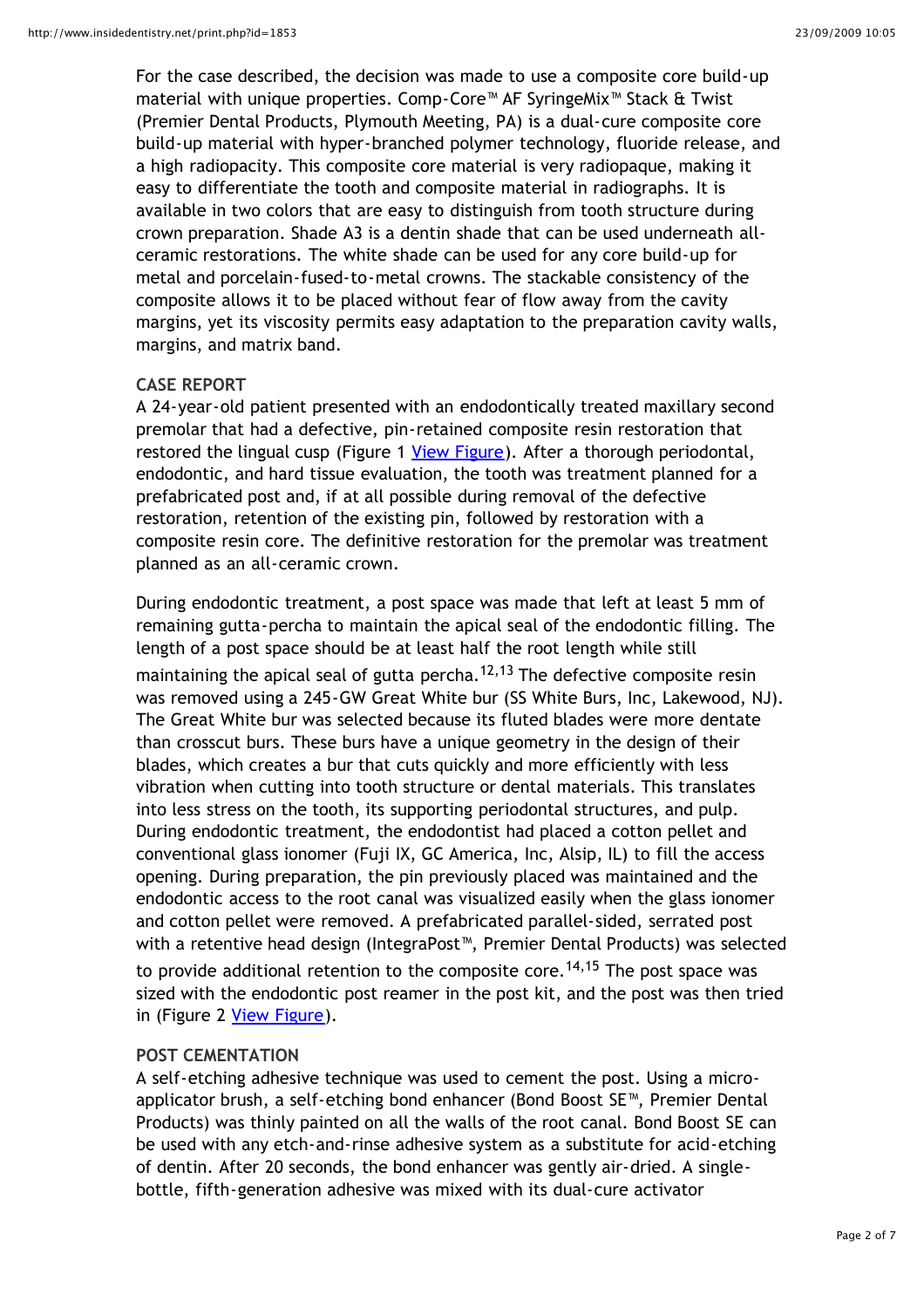(IntegraBond™, Premier Dental Products) and thinly applied to the root canal. A dual-cure composite resin cement (In-

tegraCem™, Premier Dental Products) was injected into the root canal using an application tube (Centrix, Inc, Shelton, CT) (Figure 3 [View Figure](http://www.insidedentistry.net/content/ID/img/2008/09/ID200809_15x.jpg)) and the post was cemented (Figure 4 [View Figure](http://www.insidedentistry.net/content/ID/img/2008/09/ID200809_16x.jpg)).

## **CORE BUILD-UP**

After post cementation, a matrix band and wedges were applied to the tooth preparation. Bond Boost SE was reapplied to the cavity preparation for 20 seconds and air-dried (Figure 5 [View Figure\)](http://www.insidedentistry.net/content/ID/img/2008/09/ID200809_17x.jpg). IntegraBond was mixed with its activator to make it dual-cure and was applied to the cavity preparation with a disposable micro-brush applicator (Figure 6 [View Figure](http://www.insidedentistry.net/content/ID/img/2008/09/ID200809_18x.jpg)). The dual-cured, fluoride-releasing composite core material (CompCore AF SyringeMix Stack & Twist) was applied directly from its dual-barreled syringe using an automixing tip with applicator (Figure 7 <u>View Figure</u>). For snap polymerization, the core was light-cured for 30 seconds with a quartz halogen curing light (Optilux 500, Kerr Corp, Orange, CA), keeping the light probe as close to the preparation as possible at right angles to the tooth preparation. The composite core was restored in one application (Figure 8 <u>View Figure</u>). The matrix was removed and the composite resin core was finished. The occlusion was adjusted and evaluated because it would be used to make the template for the provisional crown restoration (Figure 9 [View Figure](http://www.insidedentistry.net/content/ID/img/2008/09/ID200809_21x.jpg)). For fabrication of the provisional restoration, a bite impression template was made with a fast-setting regular body vinyl polysiloxane (VPS) impression material.

## **CROWN RESTORATION**

The maxillary premolar was prepared for an all-ceramic zirconia core crown using a shoulder preparation diamond (Piranha, SS White Burs, Inc) (Figure 10 Yiew Figure). The final crown preparation demonstrated sufficient ferrule with the composite core, and the CompCore AF shade A3 provided a differentiation in color from the tooth to be certain the margins were on sound tooth structure (Figure 11A [View Figure](http://www.insidedentistry.net/content/ID/img/2008/09/ID200809_23x.jpg) and Figure 11B [View Figure\)](http://www.insidedentistry.net/content/ID/img/2008/09/ID200809_24x.jpg). An impression was made using a bite impression technique with a fast-setting regular body VPS impression material (ExaFlex, GC America, Inc). A provisional restoration was fabricated using the bite-impression template technique with a bis-Acryl provisional resin material (Integrity™, DENTSPLY Caulk, Milford, DE). The provisional restoration was adjusted and polished, and then cemented on the premolar with an automixing, neutral-shaded, eugenol-free temporary resin cement that contained fluoride, potassium nitrate for desensitizing, and antimicrobial chlorhexidine (NexTemp™, Premier Dental Products).

The impression was sent to the dental laboratory for fabrication of the allceramic crown with a zirconia coping (Procera®, Nobel Biocare USA, LLC, Yorba Linda, CA). The crown was returned by the laboratory, and was tried in and adjusted for proximal contact and occlusion. The margins were evaluated and determined to be very well-fitting. The Procera crown was ce-mented using the same adhesive technique as was described for the post system—self-etching bond enhancer (Bond Boost SE) applied for 20 seconds and dried, dual-cure fifthgeneration adhesive (IntegraBond), and a dual-cure composite resin cement (IntegraCem). The cement was applied in a thin layer into the cavity of the crown, and the crown was cemented, having the patient gently bite down on a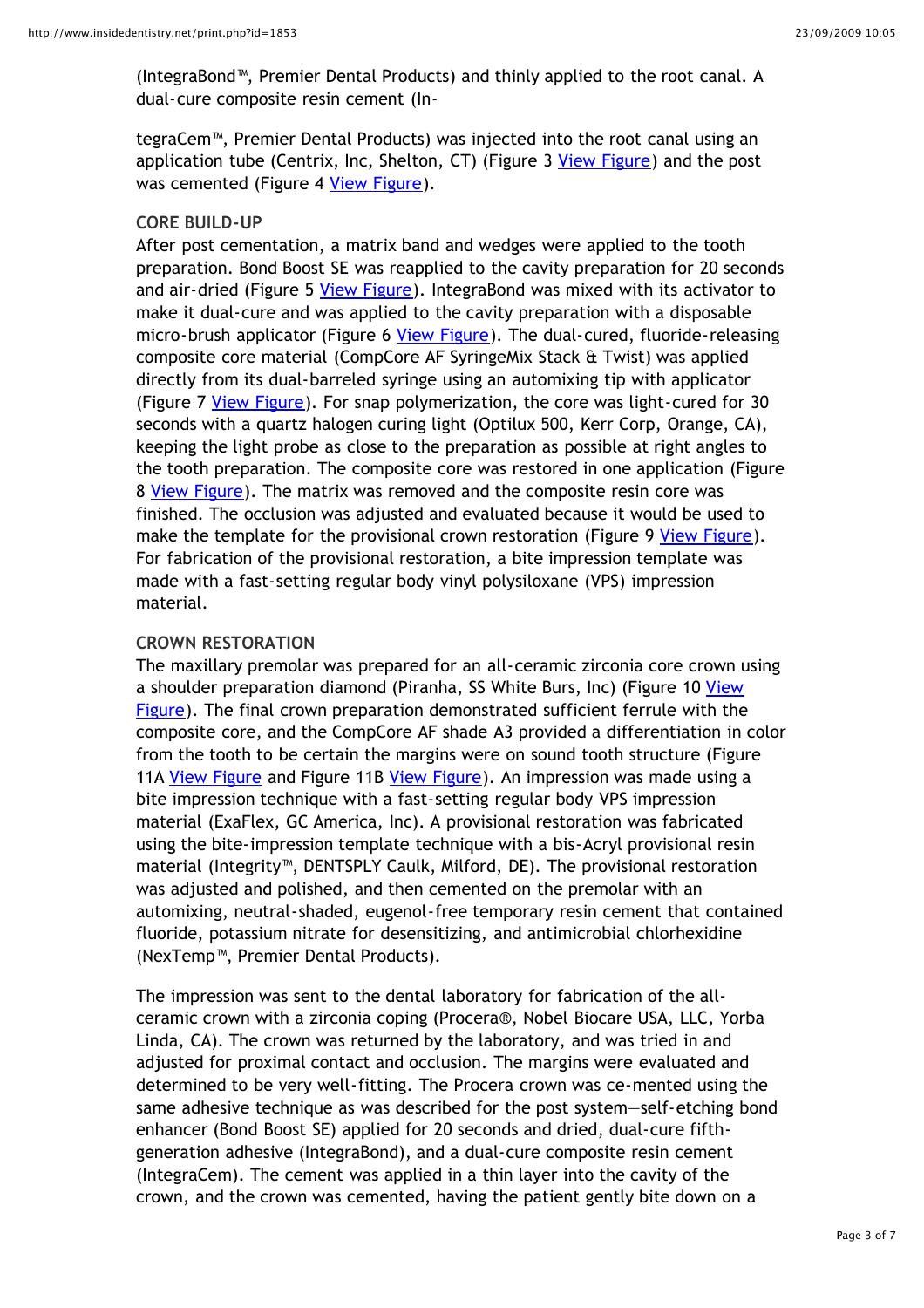saliva ejector to provide mechanical force to fully seat the restoration. The cement was cleaned away, and the occlusion was checked again. The final restoration was highly esthetic (Figure 12A and Figure 12B [View Figure\)](http://www.insidedentistry.net/content/ID/img/2008/09/ID200809_25x.jpg).

## **CONCLUSION**

With the latest generation of composite core materials, restoring structurally deficient teeth with an adhesive composite resin is an acceptable alternative to traditional amalgam cores. Major benefits of using a composite core material are rapid set for immediate preparation for a crown, no need for additional retention because of adhesive technique, and acceptable physical properties to support a crown.

### **DISCLOSURE**

Dr. Strassler has received grant and research support from Centrix, Inc; GC America, Inc; and SS White Burs, Inc. He is a current consultant for Centrix, Inc, and SS White Burs, Inc.

### **REFERENCES**

1. Land MF, Rosenstiel SF. Mouth preparation. In: Rosenstiel SF, Land MF, Fujimoto J. Contemporary Fixed Prosthodontics. 4th ed. St. Louis, MO: Elsevier-Mosby; 2006:174-205.

2. Libman WJ, Nicholls JI. Load fatigue of teeth restored with cast posts and cores and complete crowns. *Int J Prosthodont.* 1995;8(2): 155-161.

3. Freeman MA, Nicholls JI, Kydd WL, et al. Leakage associated with load fatigueinduced preliminary failure of full crowns placed over three different post and core systems. *J Endod.* 1998;2491): 26-32.

4. Cheung W. Properties of and important concepts in restoring endodontically treated teeth. *Dental Asia*. 2004;5:40-47.

5. Yesil ZD. Microleakage of four core materials under complete cast crowns. *N Y State Dent J*. 2007;73(4):32-38.

6. Cho GC, Kaneko LM, Donovan TE, et al. Diametral and compressive strength of dental core materials. *J Prosthet Dent*. 1999;82(3): 272-276.

7. Coltak KM, Hanikolu ND, Bayindir F. A comparison of the fracture resistance of core materials using different types of posts. *Quintessence Int*. 2007;38(8):e511 e516.

8. Plasmans PJ, Kreulen CM, Creugers NH. A preliminary study on resin-modified glass-ionomer cement for transitional restorations and subsequent core buildups. *Int J Prosthodont.* 2000;13(5):373-377.

9. Wilson NH, Cowan AJ, Crisp RJ, et al. A short-term clinical evaluation of a tricure glass-ionomer system as a transitional restoration and core buildup material. *Quintessence Int.* 1999;30(6): 405-411.

10. Cohen BI, Pagnillo MK, Deutsch AS, et al. A five year study. Fluoride release of four re-inforced composite resins. *Oral Health*. 1998;88(4):81-86.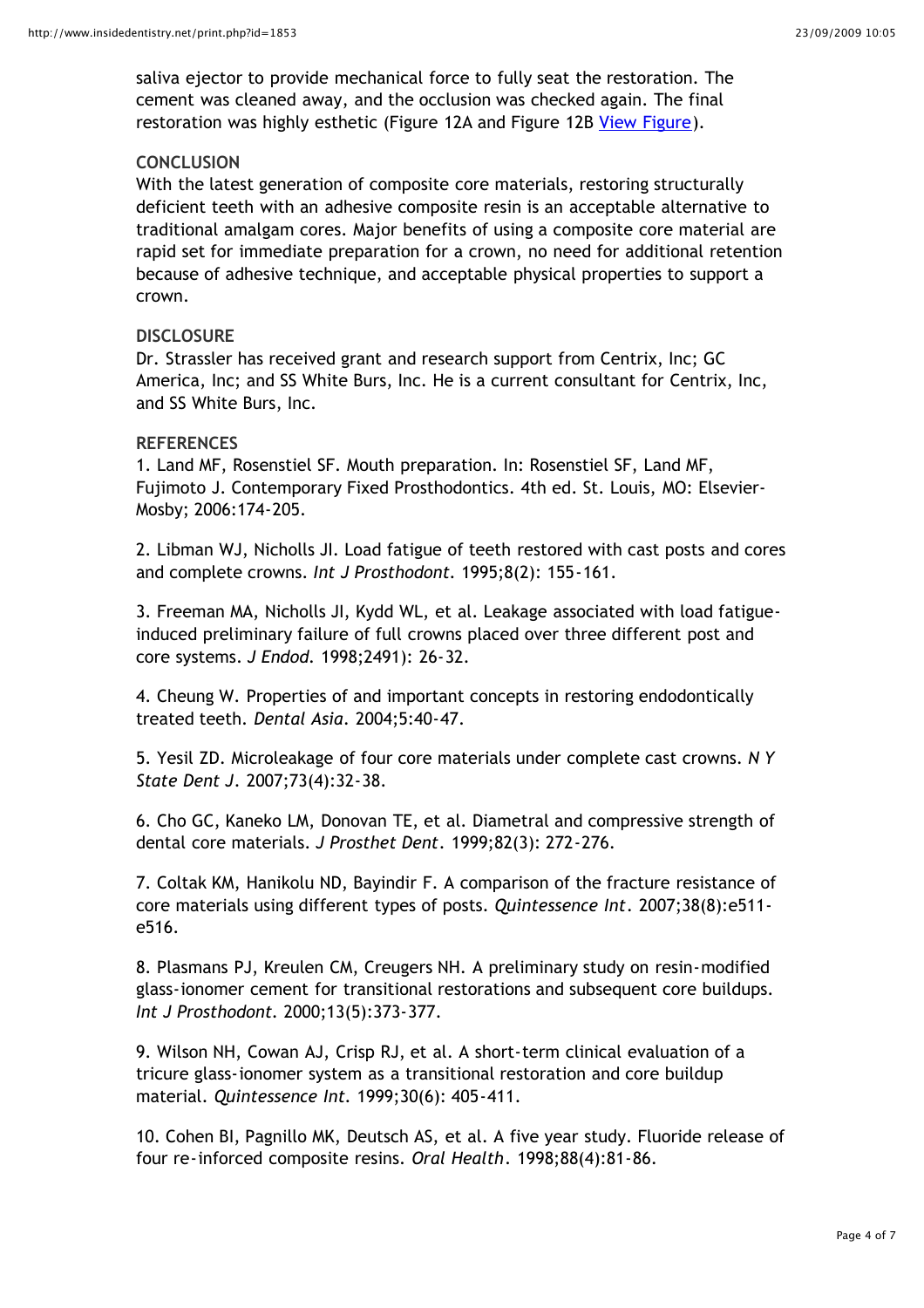11. Fokkinga WA, Kreulen CM, Le Bell-Rönnlöf AM, et al. In vitro fracture behavior of maxillary premolars with metal crowns and several post-and-core systems. *Eur J Oral Sci*. 2006;114(3): 250-256.

12. Goodacre CJ, Spolnik KJ. The prosthodontic management of endodontically treated teeth: a literature review. Part III. Tooth preparation considerations. *J Prosthodont.* 1995;4(2):122-128.

13. Cheung W. A review of the management of endodontically treated teeth. *J Am Dent Assoc*. 2005;136(5):611-619.

14. Pettiette MT, Phillips C, Trope M. Effect of endodontic instrument taper on post retention. *J Endod*. 2003;29(1): 65-68.

15. Hew YS, Purton DG, Love RM. Evaluation of pre-fabricated root canal posts. *J Oral Rehabil*. 2001;28(3):207-211.



**Figure 1** Endodontically treated maxillary second premolar with a defective restoration.



**Figure 2** After sizing the post space, the IntegraPost was fitted to the rootcanal-prepared post space.



**Figure 3** Dual-cure resin cement was injected into the root canal before post cementation.



**Figure 4** The cemented post.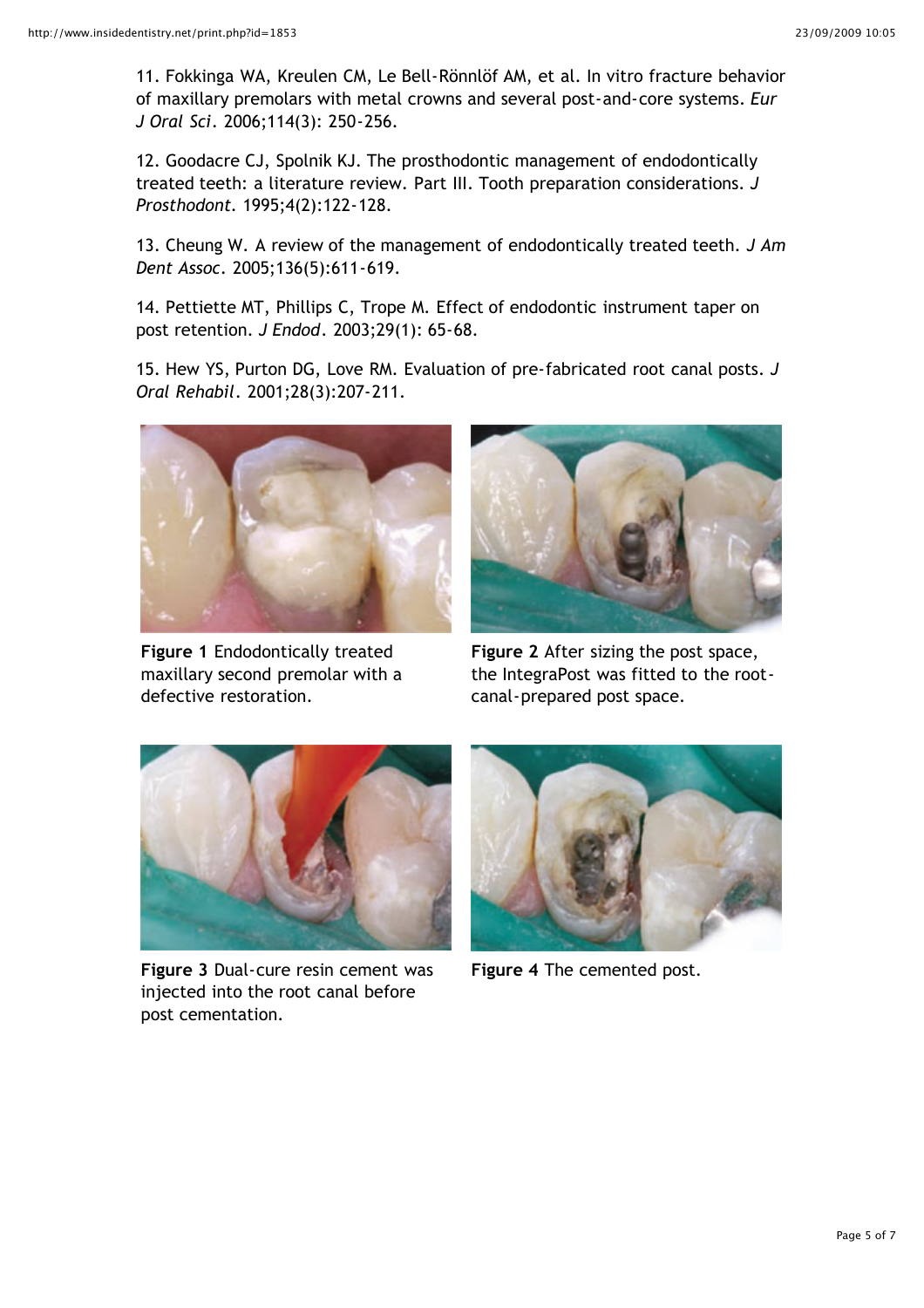

**Figure 5** The self-etching bond enhancer (Bond Boost SE) was airdried.



**Figure 6** Application of dual-cure adhesive (IntegraBond) to the cavity preparation.



**Figure 7** Placing the composite core material (CompCore AF) with the automixing tip with an applicator on its end.



**Figure 8** The composite after lightcuring.



**Figure 9** The composite core was finished so it could be used as a template tooth for the provisional crown restoration.



**Figure 10** Crown preparation for an all-ceramic crown with shoulder margins using a shoulder diamond (Piranha).